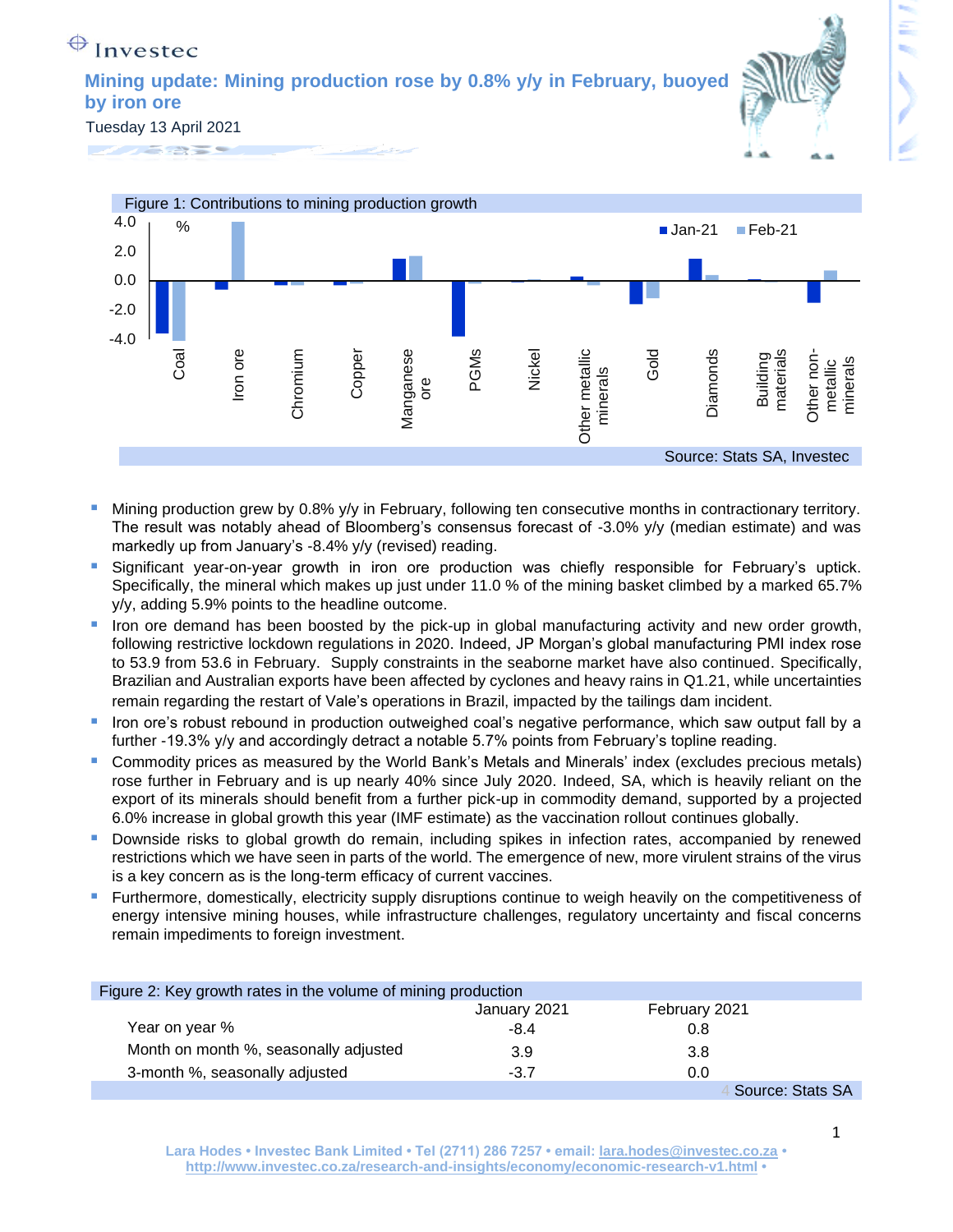## $\bigoplus$  Investec **Mining update: Mining production rose by 0.8% y/y in February, buoyed by iron ore**  Tuesday 13 April 2021



Important Disclaimer – please read

**September** 

For the purposes of this disclaimer, Investec shall include Investec Bank Limited, its ultimate holding company, a subsidiary (or a subsidiary of a subsidiary) of that entity, a holding company of that entity or any other subsidiary of that holding company, and any affiliated entity of any such entities. "Investec Affiliates" shall mean any directors, officers, representatives, employees, advisers or agents of any part of Investec.

The information and materials presented in this report are provided to you solely for general information and should not be considered as an offer or solicitation of an offer to sell, buy or subscribe to any securities or any derivative instrument or any other rights pertaining thereto.

The information in this report has been compiled from sources believed to be reliable, but neither Investec nor any Investec Affiliates accept liability for any loss arising from the use hereof or makes any representations as to its accuracy and completeness. Any opinions, forecasts or estimates herein constitute a judgement as at the date of this report. There can be no assurance that future results or events will be consistent with any such opinions, forecasts or estimates. Past performance should not be taken as an indication or guarantee of future performance, and no representation or warranty, express or implied is made regarding future performance. The information in this report and the report itself is subject to change without notice. This report as well as any other related documents or information may be incomplete, condensed and/or may not contain all material information concerning the subject of the report; its accuracy cannot be guaranteed. There is no obligation of any kind on Investec or any Investec Affiliates to update this report or any of the information, opinions, forecasts or estimates contained herein.

Investec (or its directors, officers or employees) may, to the extent permitted by law, own or have a position or interest in the financial instruments or services referred to herein, and may add to or dispose of any such position or may make a market or act as a principal in any transaction in such financial instruments. Investec (or its directors, officers or employees) may, to the extent permitted by law, act upon or use the information or opinions presented herein, or research or analysis on which they are based prior to the material being published. Investec may have issued other reports that are inconsistent with, and reach different conclusions from, the information presented in this report. Those reports reflect the different assumptions, views and analytical methods of the analysts who prepared them. The value of any securities or financial instruments mentioned in this report can fall as well as rise. Foreign currency denominated securities and financial instruments are subject to fluctuations in exchange rates that may have a positive or adverse effect on the value, price or income of such securities or financial instruments. Certain transactions, including those involving futures, options and other derivative instruments, can give rise to substantial risk and are not suitable for all investors.

This report does not contain advice, except as defined by the Corporations Act 2001 (Australia). Specifically, it does not take into account the objectives, financial situation or needs of any particular person. Investors should not do anything or forebear to do anything on the basis of this report. Before entering into any arrangement or transaction, investors must consider whether it is appropriate to do so based on their personal objectives, financial situation and needs and seek financial advice where needed.

No representation or warranty, express or implied, is or will be made in relation to, and no responsibility or liability is or will be accepted by Investec or any Investec Affiliates as to, or in relation to, the accuracy, reliability, or completeness of the contents of this report and each entity within Investec (for itself and on behalf of all Investec Affiliates) hereby expressly disclaims any and all responsibility or liability for the accuracy, reliability and completeness of such information or this research report generally.

The securities or financial instruments described herein may not have been registered under the US Securities Act of 1933, and may not be offered or sold in the United States of America or to US persons unless they have been registered under such Act, or except in compliance with an exemption from the registration requirements of such Act. US entities that are interested in trading securities listed in this report should contact a US registered broker dealer.

For readers of this report in South Africa: this report is produced by Investec Bank Limited, an authorised financial services provider and a member of the JSE Limited.

For readers of this report in United Kingdom and Europe: this report is produced by Investec Bank Plc ("IBP") and was prepared by the analyst named in this report. IBP is authorised by the Prudential Regulation Authority and regulated by the Financial Conduct Authority and the Prudential Regulation Authority and is a member of the London Stock Exchange. This report is not intended for retail clients and may only be issued to professional clients and eligible counterparties, and investment professionals as described in S19 of the Financial Services and Markets Act 2000 (Financial Promotions) Order 2005.

For readers of this report in Ireland: this report is produced by Investec Bank plc (Irish Branch) and was prepared by the analyst named in this report. Investec Bank plc (Irish Branch) is authorised by the Prudential Regulation Authority in the United Kingdom and is regulated by the Central Bank of Ireland for conduct of business rules.